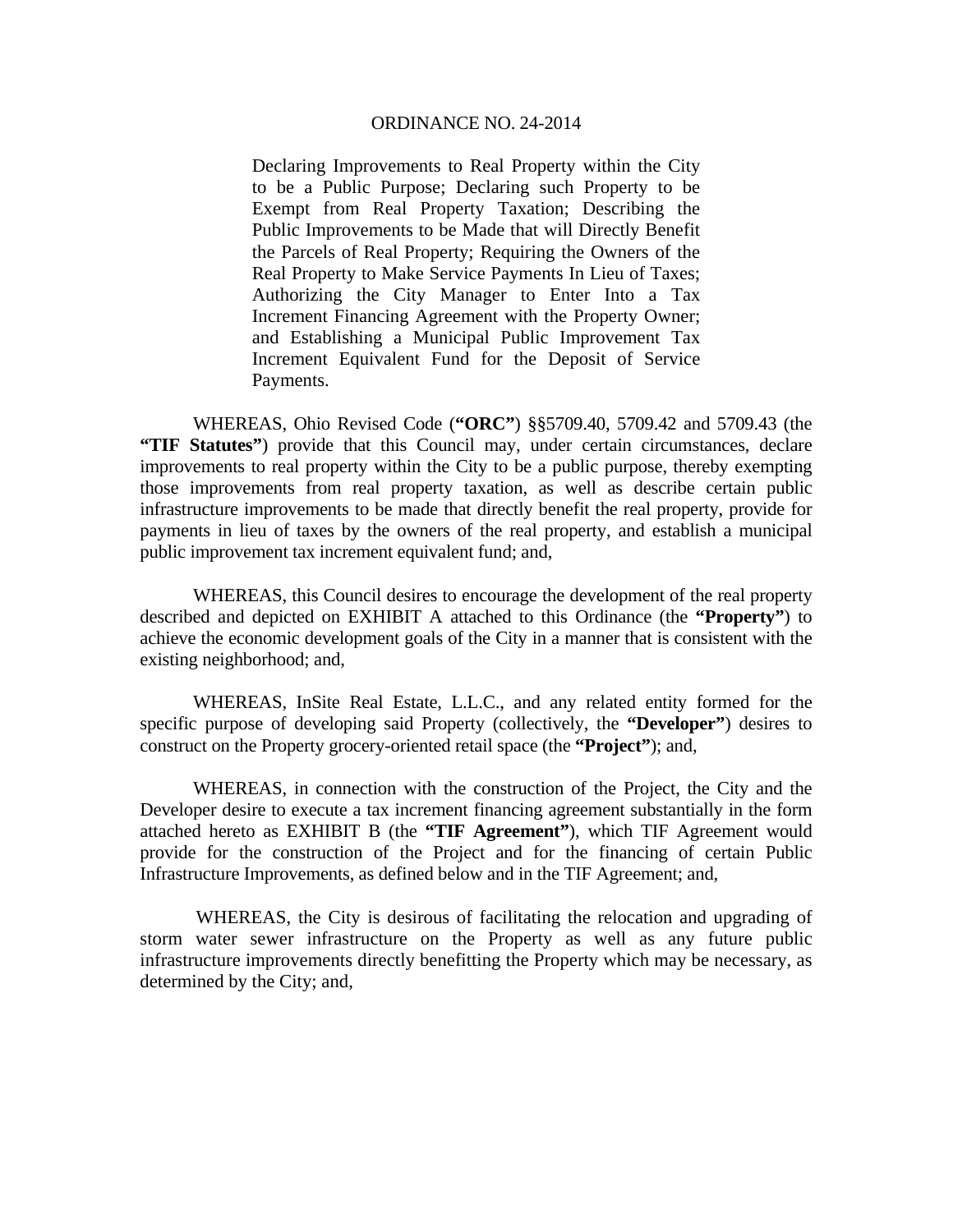WHEREAS, it is necessary and appropriate and in the best interests of the City to provide for the payment of annual service payments in lieu of taxes (**"Service Payments"**) by the current and future owners of the Property (each an **"Owner,"** and collectively, the **"Owners"**) with respect to the Improvements pursuant to ORC §5709.42; and,

 WHEREAS, the designated public infrastructure improvements described in EXHIBIT C attached hereto (the **"Public Infrastructure Improvements"**) will directly benefit the Property; and,

 WHEREAS, it is in the best interests of the City to declare the Improvements to the Property to be a public purpose, as Improvements are defined below and in ORC §5709.40(A)(4), and to provide an exemption from real property taxes as set forth in this Ordinance; and,

 WHEREAS, notice of this Council's intention to declare the Improvements exempt from real property taxes and to pass this Ordinance has been delivered to the Board of Education of the Worthington City School District (the **"Board"**) in accordance with ORC §5709.83, and this Council ratifies and affirms the delivery of such notice; and,

 WHEREAS, pursuant to ORC §5709.40(D)(1), this Ordinance directs the Service Payments to be paid to the Board in the amount of the taxes that would have been payable to the Board if the Improvements had not been exempted from taxation, as such payments and their distribution to the Board are described under ORC §5709.42; and,

 WHEREAS, pursuant to ORC §5709.82(C)(2), it is the City's intention that Service Payments paid to the Board as directed in this Ordinance represent the full scope of compensation to the Board and the Board shall not be compensated under an income tax sharing arrangement as otherwise described under ORC §5709.82(D); and,

 WHEREAS, the City intends to apply for exemptions from taxation on behalf of the Owner or Owners of the Property, pursuant to ORC §5709.911; and,

 WHEREAS, this Council desires that the Public Infrastructure Improvements be constructed; and,

 WHEREAS, the City and the Developer have negotiated and otherwise planned for, and intend to incur, the costs to construct the Public Infrastructure Improvements; and,

 WHEREAS, this Council desires that a portion of the costs of the Public Infrastructure Improvements and related expenses be paid from the Service Payments made in respect to the Improvements, as the use and applicability of such Service Payments are further described in EXHIBIT C.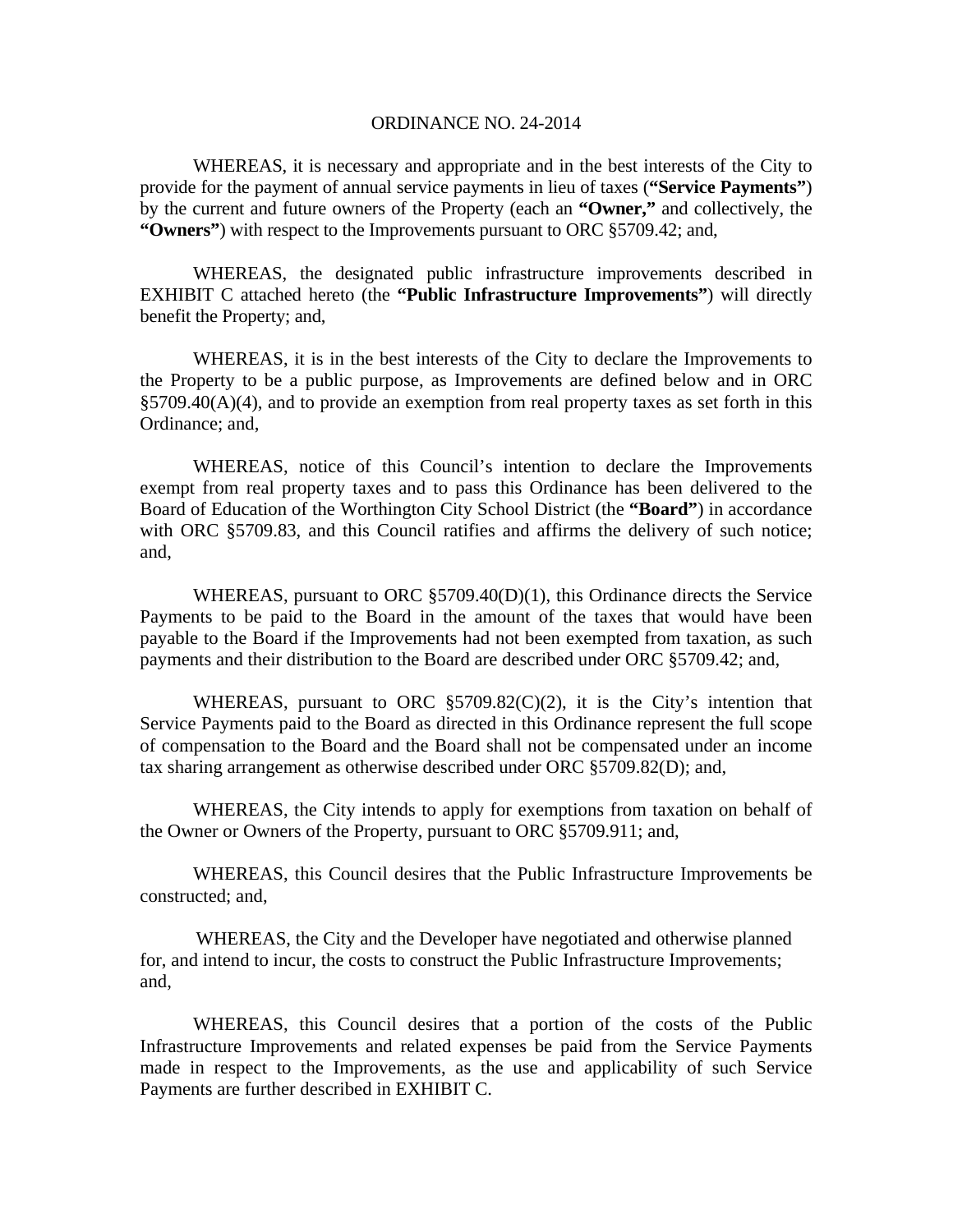NOW, THEREFORE, BE IT ORDAINED by the Council of the Municipality of Worthington, County of Franklin, State of Ohio:

 SECTION 1. Pursuant to and in accordance with the provisions of the TIF Statutes, this Council hereby determines and finds that it is in the best interests of the City to declare the Improvements to the Property to be a public purpose and to grant an exemption from real property taxes on those Improvements, and this Council finds and determines that seventy-five percent (75%) of the applicable increase in true value of the Property subsequent to the effective date of this Ordinance (the **"Improvements"**) is hereby declared to be a public purpose, with said exemption commencing on the first day of the first tax year after the effective date of this Ordinance in which the Improvements attributable to the construction of one or more completed new or redeveloped buildings on the Property first appears on the tax list and duplicate of real and public utility property, and ending on the earlier of (i) ten (10) years after such commencement date or (ii) the date on which the City can no longer require Service Payments, all in accordance with the requirements of ORC §5709.40 and ORC §5709.42.

 SECTION 2. As provided in ORC §5709.42, the Owner or Owners of the Property are hereby required to, and shall make, Service Payments to the Treasurer of Franklin County (the "**County Treasurer**") on or before the final dates for payment of real property taxes without penalty or interest, which Service Payments shall be retained by the County Treasurer or remitted to the City for deposit in the TIF Fund (as defined below), pursuant to ORC §5709.40 and ORC §5709.42 and as provided in Section 4 of this Ordinance. Each Service Payment shall be in the same amount as the real property taxes that would have been charged and payable against the Improvements (after credit for any other payments received by the City under ORC §319.302) had an exemption from taxation not been granted, and otherwise shall be in accordance with the requirements of the TIF Statutes. Any late Service Payments shall be subject to penalty and bear interest at the then current rate established under ORC §323.121(B)(1) and ORC §5703.47 or any successor provisions thereto, as the same may be amended from time to time (the payment of penalties and interest are collectively referred to herein with the annual service payments in lieu of taxes and any related amounts received by the City under ORC §319.302 as the Service Payments).

 Service Payments are to be paid to the Board by the County Treasurer in an amount equal to the property tax payments the Board would have received from the portion of the Improvements exempted from taxation had the Improvements not been exempted. Any remaining Service Payments, after payments made to the Board under this Section, shall be allocated and deposited in accordance with Section 4 of this Ordinance.

 SECTION 3. This Council finds and determines that the Public Infrastructure Improvements will directly benefit the Property.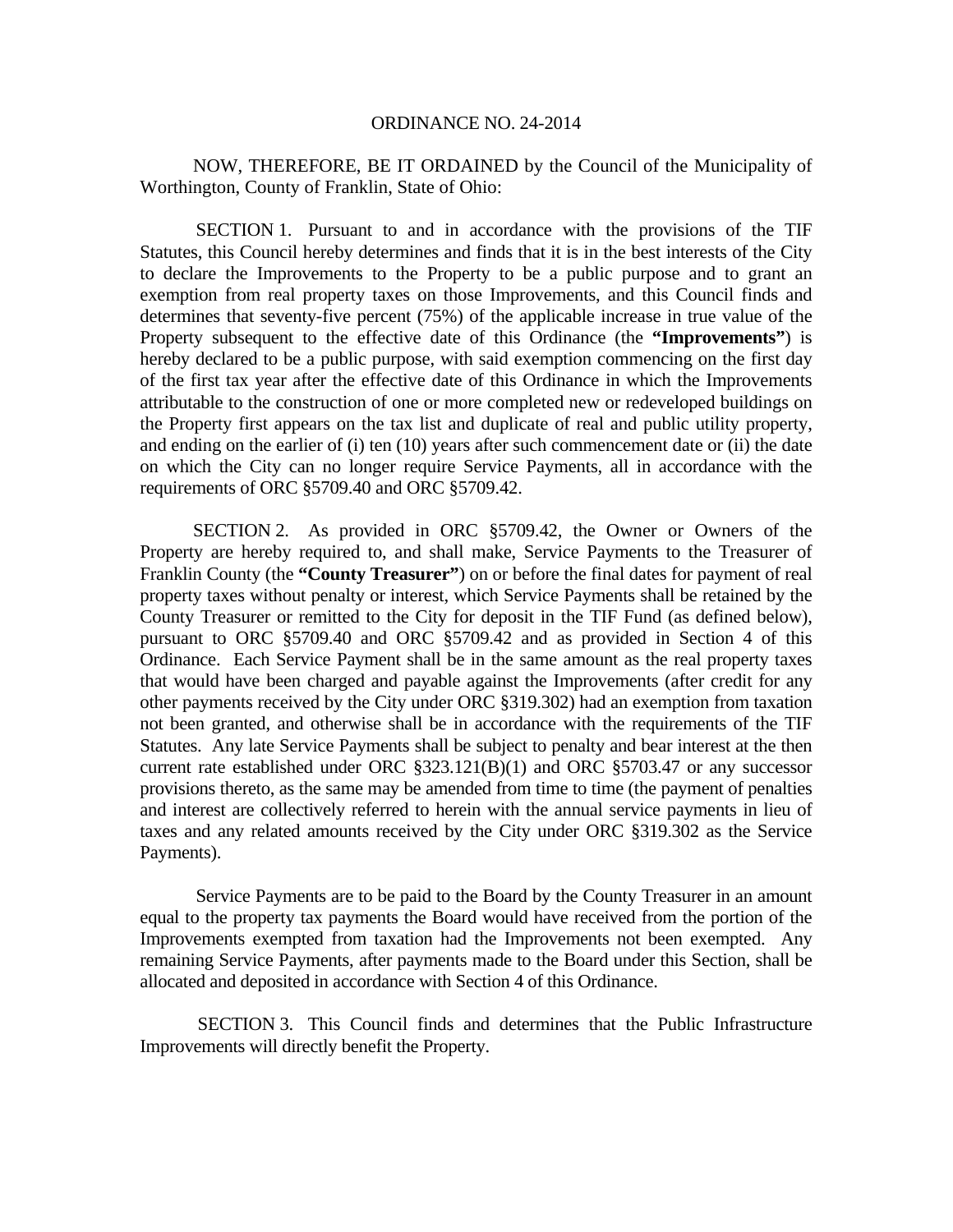SECTION 4. This Council hereby authorizes and directs the Director of Finance to establish, pursuant to and in accordance with the provisions of ORC §5709.43, the 933 High Street Municipal Public Improvement Tax Increment Equivalent Fund (the **"TIF**  Fund") to be maintained in the custody of the City. The TIF Fund shall receive all Service Payments made in respect of the Improvements which are received by the City from the County Treasurer in accordance with this Ordinance.

 The Service Payments received by the City shall be deposited into the TIF Fund and used (i) first, to pay the City's customary and reasonable costs related to the exercise of its rights and the discharge of its obligations under the TIF Statutes, this Ordinance, and all other related laws, agreements and undertakings, (ii) second, to pay the costs of the construction of the Public Infrastructure Improvements, and (iii) third, if any Service Payments remain in the TIF Fund after the payments described in  $(i) - (ii)$  above, to make payments to the City to be used for purposes of making any other future Public Infrastructure Improvements.

 The TIF Fund shall remain in existence for so long as the Service Payments are collected and used for the aforesaid purposes, after which the TIF Fund shall be dissolved in accordance with ORC §5709.43(D). Upon such dissolution, any incidental surplus remaining in the TIF Fund shall be disposed as provided in ORC §5709.43(D).

 SECTION 5. The City Manager is hereby authorized to execute the TIF Agreement on behalf of the City substantially in the form attached hereto as EXHIBIT B, which TIF Agreement includes provisions regarding the construction of the Project and the Public Infrastructure Improvements providing for, among other things, the payment of Service Payments with respect to the Property and the use of the TIF Funds, together with such revisions or additions thereto as approved by the City Manager as consistent with the objectives and requirements of this Ordinance, which approval shall be conclusively evidenced by the signing of said TIF Agreement. The City Manager and other appropriate City officials are further authorized to provide such information and to execute, certify or furnish such other documents, and to do all other things as are necessary for and incidental to carrying out the provisions of the TIF Agreement.

 SECTION 6. The City Manager, the Director of Finance and the Director of Law, and any other City official, as appropriate, are each authorized and directed to sign any other documents, instruments or certificates and to take such actions as are necessary or appropriate to consummate or implement the transactions described in or contemplated by this Ordinance.

SECTION 7. Pursuant to ORC §5709.40(I), the Clerk of this Council is hereby directed to deliver a copy of this Ordinance to the Director of the Ohio Development Services Agency within fifteen days after its passage, and on or before March 31 of each year that the exemption set forth in Section 1 hereof remains in effect, the City Manager shall cause to be prepared and submitted to the Director of the Development Services Agency the status report required thereunder.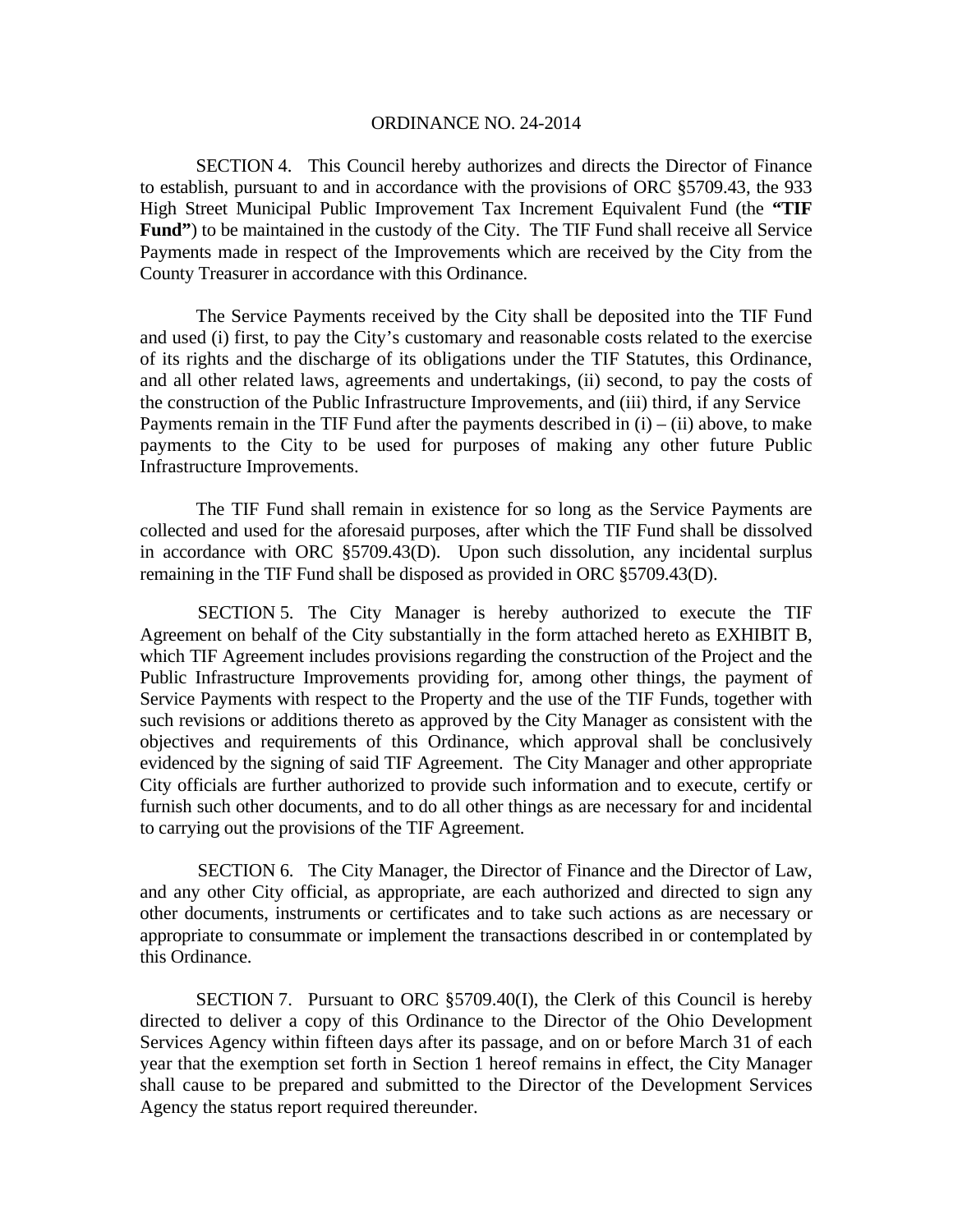SECTION 8. This Council finds and determines that all formal actions of this Council concerning and relating to the passage of this Ordinance were taken in an open meeting of this Council and that all deliberations of this Council that resulted in those formal actions were in meetings open to the public in compliance with the law.

SECTION 9. That notice of passage of this Ordinance shall be posted in the Municipal Administration Building, the Worthington Library, the Griswold Center and the Worthington Community Center and shall set forth the title and effective date of the Ordinance and a statement that the Ordinance is on file in the office of the Clerk of Council. This Ordinance shall take effect and be in force from and after the earliest period allowed by law and by the Charter of the City of Worthington, Ohio.

Passed July 7, 2014

 \_/s/ Bonnie D. Michael\_\_\_\_\_\_\_\_\_\_\_\_\_\_\_\_ President of Council

Attest:

 $\frac{1}{s}$  /s/ D. Kay Thress P.H. July 7, 2014 Clerk of Council Effective July 30, 2014

Introduced June 16, 2014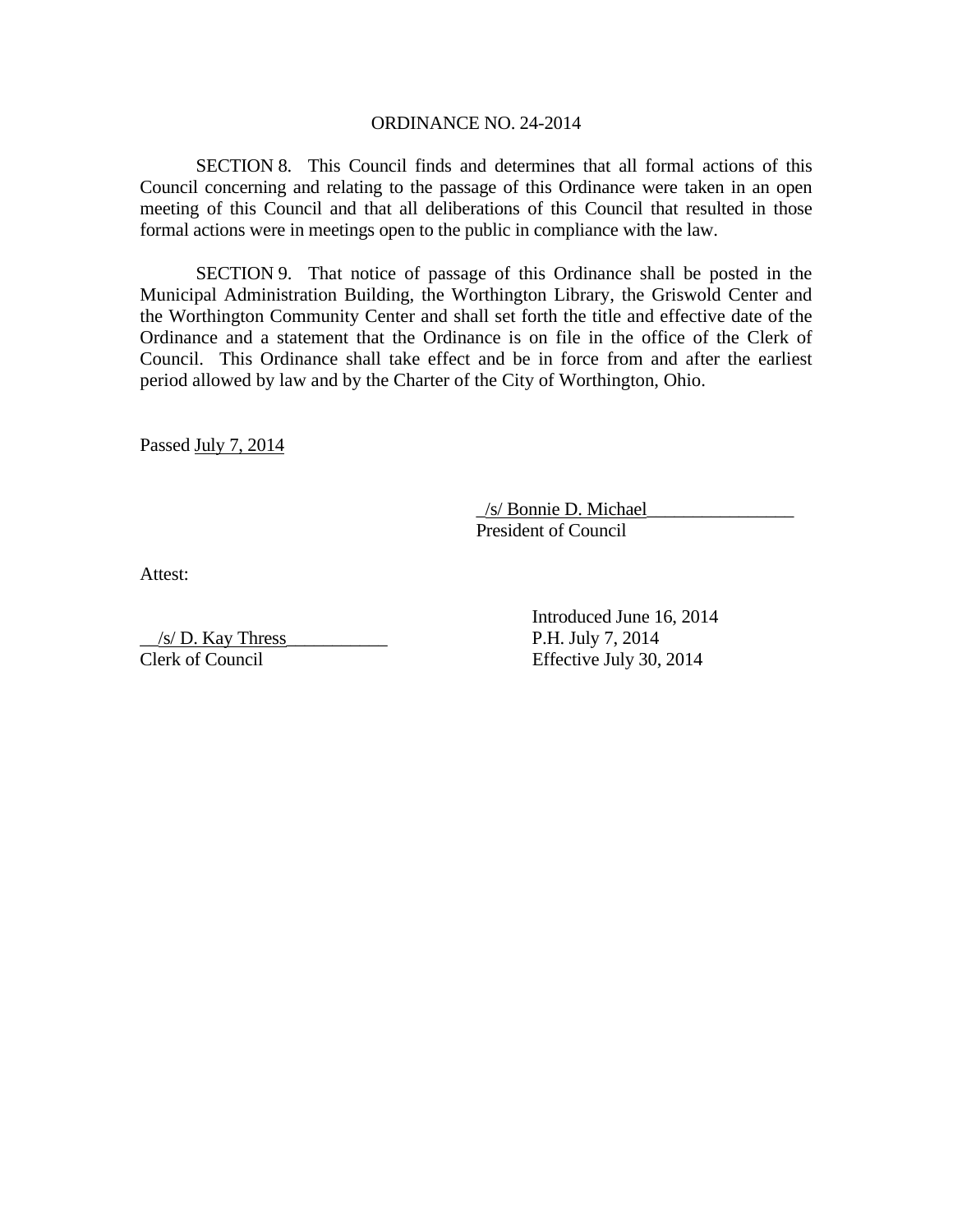## **EXHIBIT A**

## **PROPERTY DESCRIPTION**

 Real property located at 933 High Street, Parcel Numbers 100-000537-00; 100- 000993-00; and 100-002460-00 as that real property is located in the City of Worthington, Franklin County.

 The parcels enumerated herein and any subsequent purported subdivisions and/or re-assigned parcel number identifications or street addresses shall constitute the "**Property**."

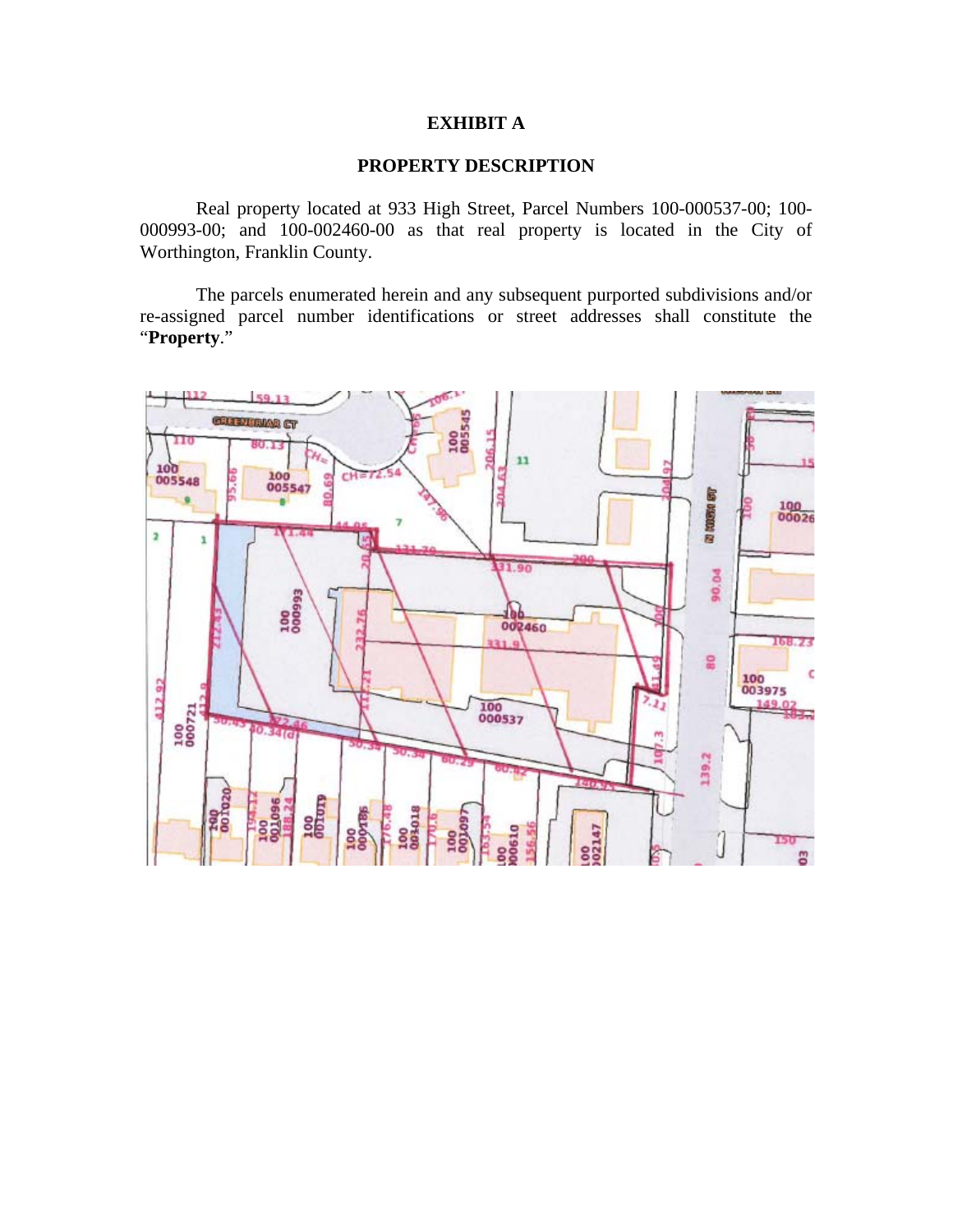# **EXHIBIT B**

# **TAX INCREMENT FINANCING AGREEMENT Between THE CITY OF WORTHINGTON And INSITE REAL ESTATE, L.L.C.**